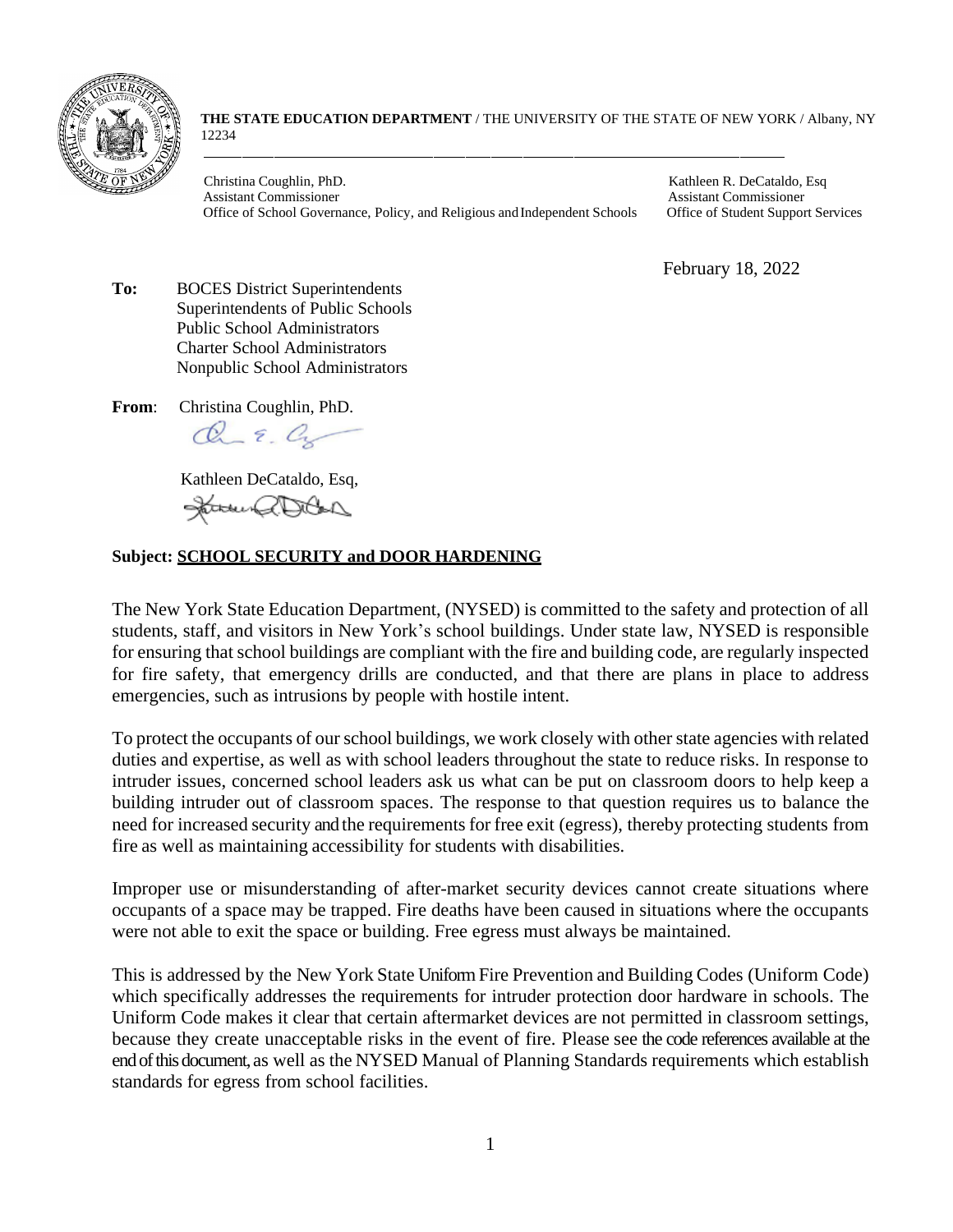# **Acceptable Door Hardening Products:**

Many door hardware manufacturers provide products that meet the need to secure a classroom door quickly and easily from inside the classroom or other space in a school building while complying with the requirement to allow free egress from the space. The Office of Facilities Planning recommends consultation with a commercial door hardware supplier who is well versed in the code. Examples of acceptable products include:

- Classroom security function door hardware that allows a lock to be secured from inside a classroom, while still allowing free egress from the inside and entry from the outside with the use of a key or other approved means which are readily available at similar cost as traditional classroom function locksets. A door lock with a push-button lock on the interior, that when engaged, does not prevent the door from being opened from the inside is one example.
- Door hardware that is easily lockable in case of emergency from inside a classroom with an authorized credential (key, card, code, fob, fingerprint, push-button, etc.), without opening the door, which still allows for free egress from the inside.
- Some visual examples of available code-compliant products:



## **Vision Panels:**

The Manual of Planning Standards Section S106 Doors requires classroom doors, stair, and corridor doors to have vision panels (MPS S106(a)). As such, vision panels may not be covered. However, the Office of Facilities Planning has permitted temporary covering of vision panels in classroom doors in an emergency. The temporary covering of vision panels must be writtenBoard policy and included in the Building Level Emergency Plan.

## **Additional Note:**

Compliant locking door hardware, as outlined above, is the preferred method of intruder protection. NYSED understands that schools may want to provide additional protection beyond locking hardware. If a district wishes to instruct staff that in an emergency it is permissible to use furniture to block the doors as an additional measure to slow the access of an intruder, it must be written Board policy and included in the Building Level Emergency Plan. Furniture should not be moved to block doors during emergency drills.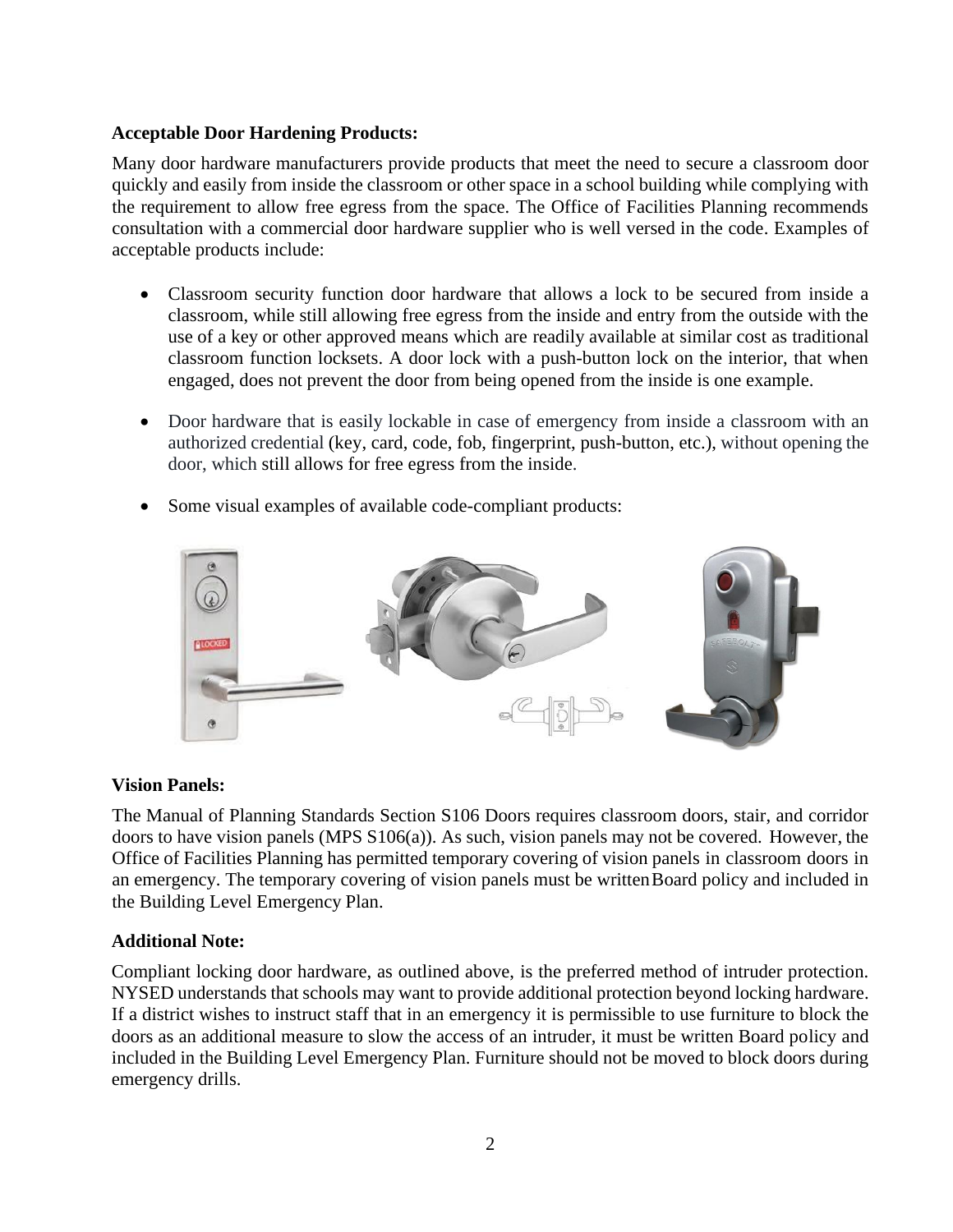**Funding:** Funding for compliant door hardware is available through building aid reimbursement and the NYSAFE Act claim process. The NYSAFE Act claim process does not require submission to the Office of Facilities Planning for approval.

Please see this link to the NYSAFE Act Guidance Document on our website:

<http://www.p12.nysed.gov/facplan/documents/NYSAFEActImplementation.pdf.>

**Further Research:** The challenges of maintaining the balance between safety from hostile intruders and the need to maintain free exit from the building has been recognized by national organizations such as Partner Alliance for Safer Schools (PASS). This organization has done extensive research and has developed resources on this topic here: [https://passk12.org/classroom-door-barricade-device](https://passk12.org/classroom-door-barricade-device-resources/)[resources/.](https://passk12.org/classroom-door-barricade-device-resources/)

If you have additional questions or concerns, please contact the Office of Facilities Planning at: (518) 474-3906 or [emscfp@nysed.gov.](mailto:emscfp@nysed.gov)